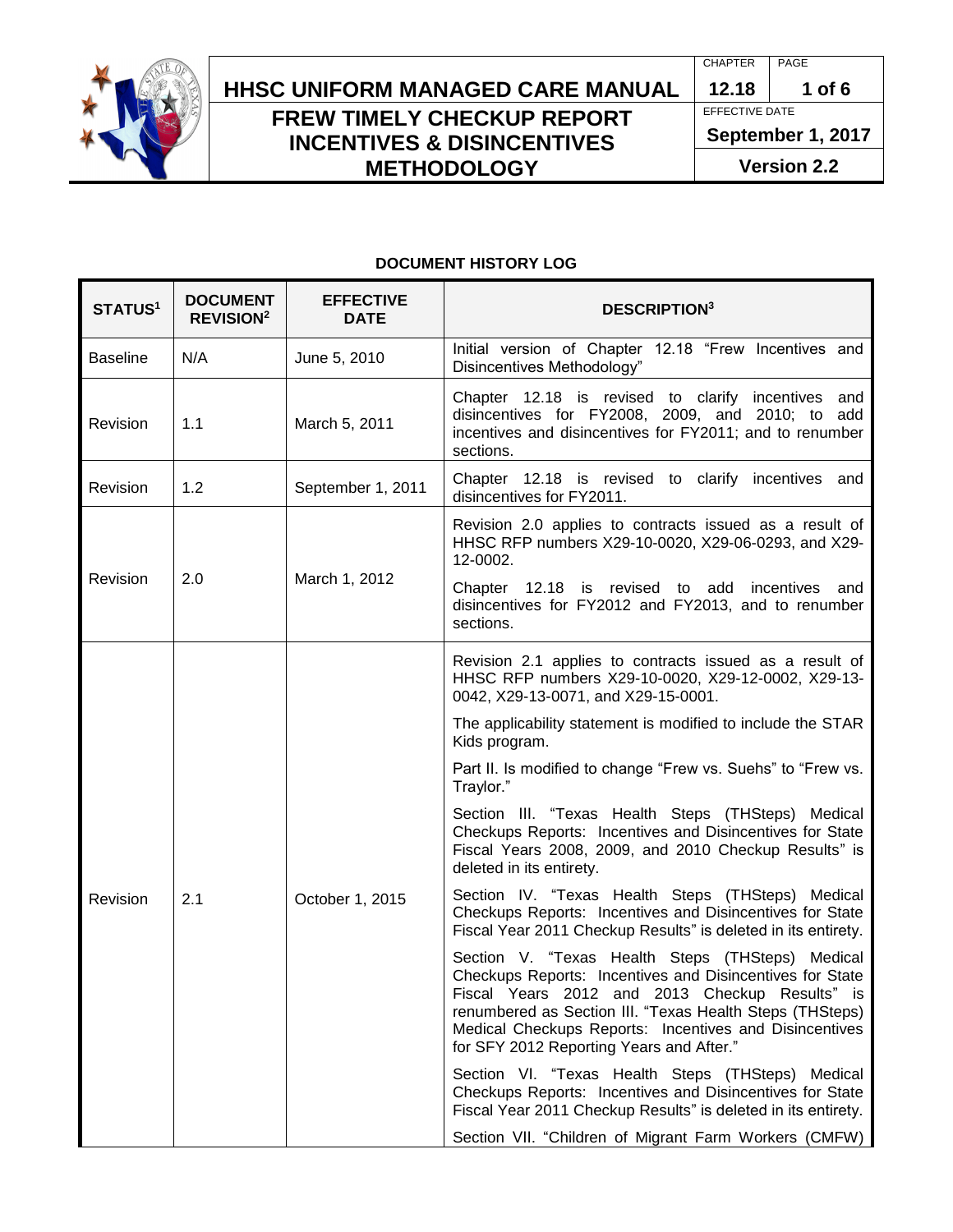

## **HHSC Uniform Managed Care MANUAL HHSC UNIFORM MANAGED CARE MANUAL 12.18 2 of 6 FREW TIMELY CHECKUP REPORT INCENTIVES & DISINCENTIVES METHODOLOGY**

CHAPTER | PAGE

EFFECTIVE DATE

**September 1, 2017**

**Version 2.2**

#### **DOCUMENT HISTORY LOG**

| <b>STATUS<sup>1</sup></b>                                                                                                                                      | <b>DOCUMENT</b><br><b>REVISION<sup>2</sup></b> | <b>EFFECTIVE</b><br><b>DATE</b> | <b>DESCRIPTION</b> <sup>3</sup>                                                                                                                                                                                                                                                                  |  |  |
|----------------------------------------------------------------------------------------------------------------------------------------------------------------|------------------------------------------------|---------------------------------|--------------------------------------------------------------------------------------------------------------------------------------------------------------------------------------------------------------------------------------------------------------------------------------------------|--|--|
|                                                                                                                                                                |                                                |                                 | Reports: Incentives and Disincentives for SFY 2012 and<br>2013 (not applicable to STAR Health)" is renumbered as<br>Section IV. "Children of Migrant Farm Workers (CMFW)<br>Reports: Incentives and Disincentives for SFY 2012<br>Reporting Years and After (not applicable to STAR<br>Health)." |  |  |
| Revision                                                                                                                                                       | 2.2                                            | September 1, 2017               | Chapter 12.18 "Frew Incentives and<br><b>Disincentives</b><br>Methodology" is renamed "Frew Timely Checkup Report<br>Incentives and Disincentives Methodology".                                                                                                                                  |  |  |
|                                                                                                                                                                |                                                |                                 | Part II. Is modified to change "Frew vs. Traylor" to "Frew vs.<br>Smith" and to remove the reference to Children of Migrant<br>Farm Workers Reports.                                                                                                                                             |  |  |
|                                                                                                                                                                |                                                |                                 | Part IV "Children of Migrant Farm Workers (CMFW)<br>Reports: Incentives and Disincentives for SFY 2012<br>Reporting Years and After" is deleted in its entirety.                                                                                                                                 |  |  |
|                                                                                                                                                                |                                                |                                 |                                                                                                                                                                                                                                                                                                  |  |  |
| Status should be represented as "Baseline" for initial issuances, "Revision" for changes to the Baseline version, and "Cancellation" for<br>withdrawn versions |                                                |                                 |                                                                                                                                                                                                                                                                                                  |  |  |

<sup>2</sup> Revisions should be numbered according to the version of the issuance and sequential numbering of the revision—e.g., "1.2" refers to the first version of the document and the second revision.

<sup>3</sup> Brief description of the changes to the document made in the revision.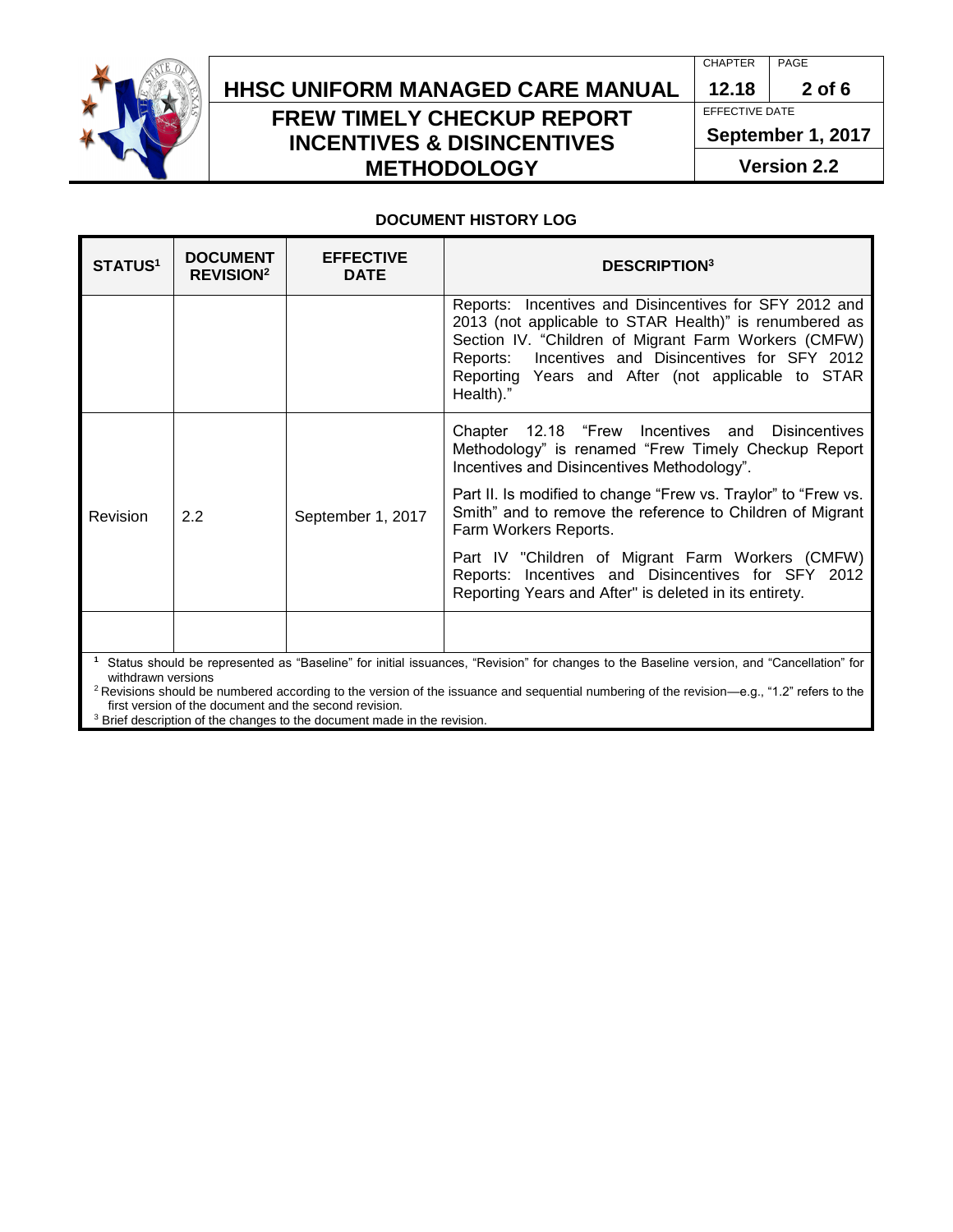

# **HHSC Uniform Managed Care MANUAL HHSC UNIFORM MANAGED CARE MANUAL 12.18 3 of 6 FREW TIMELY CHECKUP REPORT INCENTIVES & DISINCENTIVES METHODOLOGY**

CHAPTER | PAGE

EFFECTIVE DATE **September 1, 2017**

**Version 2.2**

### **Table of Contents**

| II. Frew Managed Care Incentives and Disincentives Methodology  4      |  |
|------------------------------------------------------------------------|--|
| III. Texas Health Steps (THSteps) Medical Checkups Reports: Incentives |  |
| and Disincentives for SFY 2012 Reporting Years and After4              |  |
|                                                                        |  |
|                                                                        |  |
|                                                                        |  |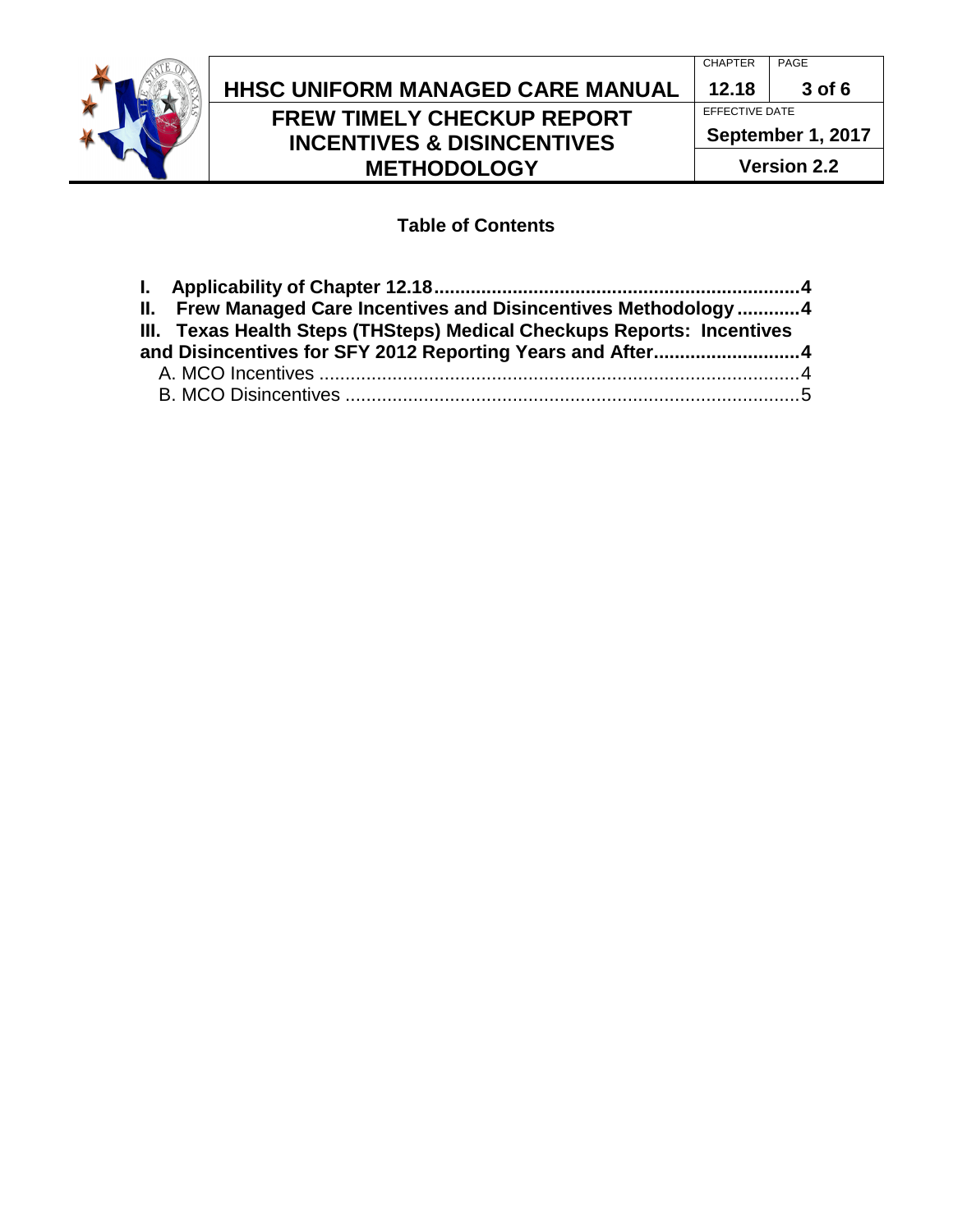

## **HHSC Uniform Managed Care MANUAL HHSC UNIFORM MANAGED CARE MANUAL 12.18 4 of 6 FREW TIMELY CHECKUP REPORT INCENTIVES & DISINCENTIVES METHODOLOGY**

CHAPTER | PAGE EFFECTIVE DATE **September 1, 2017**

**Version 2.2**

Section I. "Applicability" modified by Version 2.1

## <span id="page-3-0"></span>**I. Applicability of Chapter 12.18**

This chapter applies to Managed Care Organizations (MCOs) participating in the STAR, STAR+PLUS, STAR Health, and STAR Kids Programs. The requirements in this chapter apply to all of the above Programs, except where noted otherwise.

Section II. "Frew Managed Care Incentives and **Disincentives** Methodology" modified by Versions 2.1 and 2.2

## <span id="page-3-1"></span>**II. Frew Managed Care Incentives and Disincentives Methodology**

As required by the "Frew vs. Smith Corrective Action Order: Managed Care," HHSC has developed an incentives and disincentives system associated with the Medicaid Managed Care Texas Health Steps Medical Checkups Reports. The incentives and disincentives apply to the Medicaid Managed Care Program. HHSC will calculate incentives and disincentives by MCO Program and Service Area. If an MCO operates a Program in more than one Service Area, HHSC will calculate incentives and disincentives for each Service Area separately.

Section III. "Texas Health Steps (THSteps) Medical Checkups Reports: Incentives and Disincentives for State Fiscal Years 2008, 2009, and 2010 Checkup Results" is deleted in its entirety by Version 2.1

Section IV "Texas Health Steps (THSteps) Medical Checkups Reports: Incentives and Disincentives for State Fiscal Year 2011 Checkup Results" added by Version 1.1, Modified by Version 1.2, and deleted in its entirety by Version 2.1

## <span id="page-3-2"></span>**III. Texas Health Steps (THSteps) Medical Checkups Reports: Incentives and Disincentives**

- <span id="page-3-3"></span>**A. MCO Incentives**
- MCOs must submit annual checkup reports on:
	- $\circ$  New Members receiving a checkup within 90 days of enrollment; and
	- o Existing Members receiving timely checkups.
- Annual reports will not be accepted as "final" by HHSC until the reports have been validated to the satisfaction of HHSC.
- The validation process is as follows:
	- $\circ$  The MCO report results will be compared to the validation report results produced by the External Quality Review Organization (EQRO).
	- $\circ$  In order to pass validation, the MCO's checkup participation rates for New Members and Existing Members for each Service Area must be within an eight (8) percent variance of the EQRO's results.

"Texas Health Steps (THSteps) Medical **Checkups** Reports: Incentives and Disincentives for State Fiscal Years 2012 and 2013 Checkup Results" added by Version 2.0 and renumbered as Section III by Version 2.1

Section V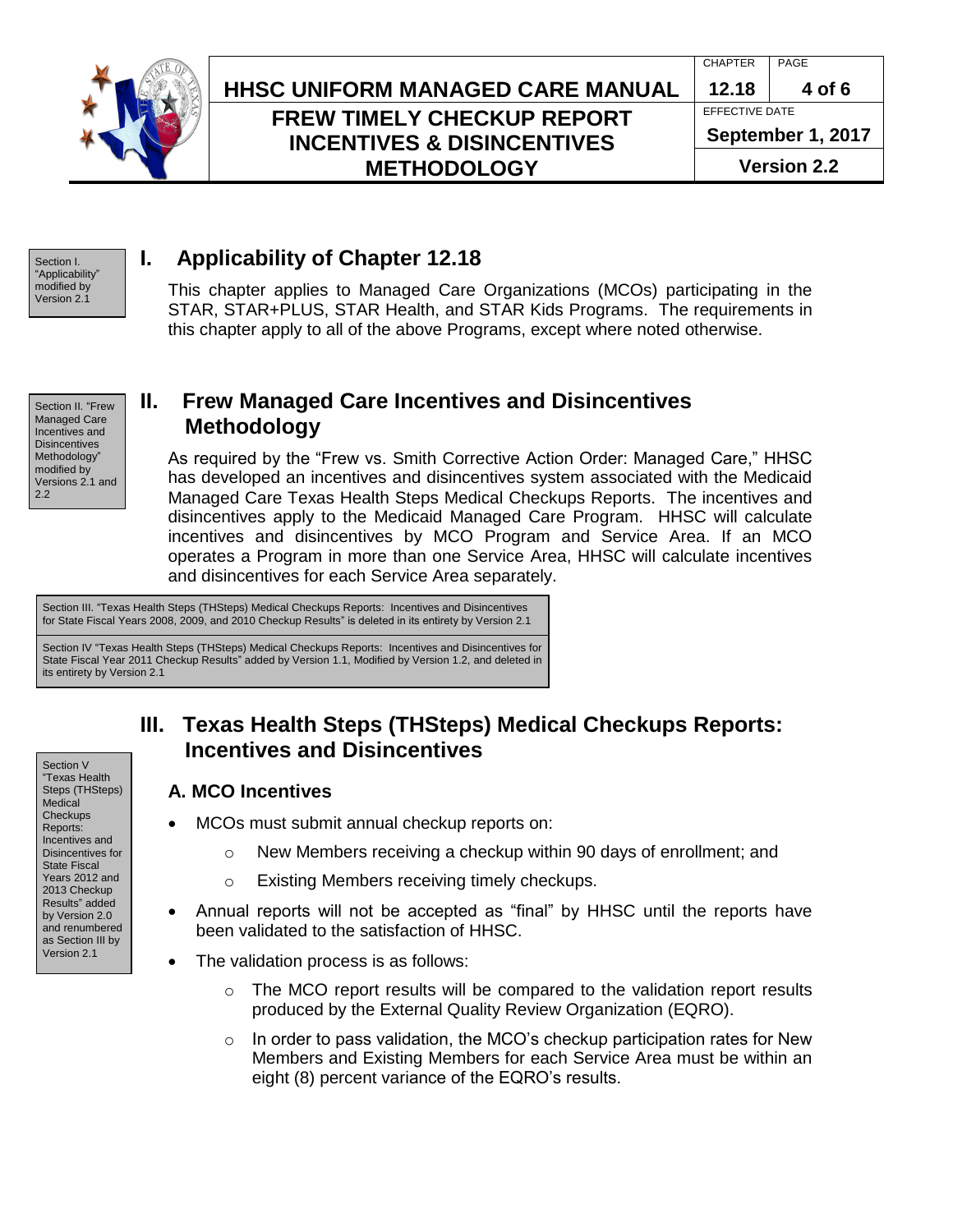

# **HHSC Uniform Managed Care MANUAL HHSC UNIFORM MANAGED CARE MANUAL 12.18 5 of 6 FREW TIMELY CHECKUP REPORT INCENTIVES & DISINCENTIVES METHODOLOGY**

CHAPTER PAGE EFFECTIVE DATE **September 1, 2017**

- **Version 2.2**
- $\circ$  Calculations to determine the checkup participation rates for New and Existing Members are provided in UMCM Chapter 12.4. The percentages will be carried to two (2) decimal places.
- $\circ$  The variances between the MCO and EQRO calculations will be rounded to the nearest whole number (Example: A variance up to 8.50% will round to 8%, and 8.51% or higher will round to 9%.)
- $\circ$  If an MCO's checkup participation rates are not within the eight (8) percent variance, HHSC will notify the MCO of the validation failure and request that the MCO submit a revised report and provide a detailed description of the discrepancies identified with the reports, the cause of the discrepancies, and an explanation of what will be done to prevent future inaccurate reports.
- $\circ$  The MCO has five (5) days from the notification of validation failure to request additional data from HHSC in order to validate its report. The MCO will be responsible for paying all costs HHSC incurs for obtaining the additional data from the EQRO.
- $\circ$  If a request for additional data is made, the MCO has twenty (20) days from receipt of the additional data from HHSC to submit the revised report.
- $\circ$  If a request for additional data is not made, the MCO has twenty (20) days from the original notification of validation failure to submit the revised report.
- $\circ$  If the MCO's checkup participation rates calculated from the revised report still do not pass within the eight (8) percent variance, the MCO will not be included in the performance ranking (described below), and HHSC will indicate the reason for non-inclusion was due to the MCO's failure to produce an accurate report and meet a variance requirement.
- $\circ$  HHSC will continue to request a revised report from the MCO until the MCO's checkup participation rates fall within the eight (8) percent variance.
- HHSC will rank MCOs according to their checkup participation rates from highest to lowest by Program for New Members and by Service Area for Existing Members.

#### <span id="page-4-0"></span>**B. MCO Disincentives**

- HHSC will assess up to the maximum liquidated damages allowed by the contract for failure to submit timely, accurate, and complete reports.
- HHSC will require a Corrective Action Plan (CAP) for MCOs with 50 percent or fewer of their New and/or Existing Members birth through age 20 receiving timely THSteps checkups. The CAP must include specific activities addressing how the MCO will improve Members' participation in THSteps medical checkups.
- HHSC may impose additional remedies in accordance with the Contract.